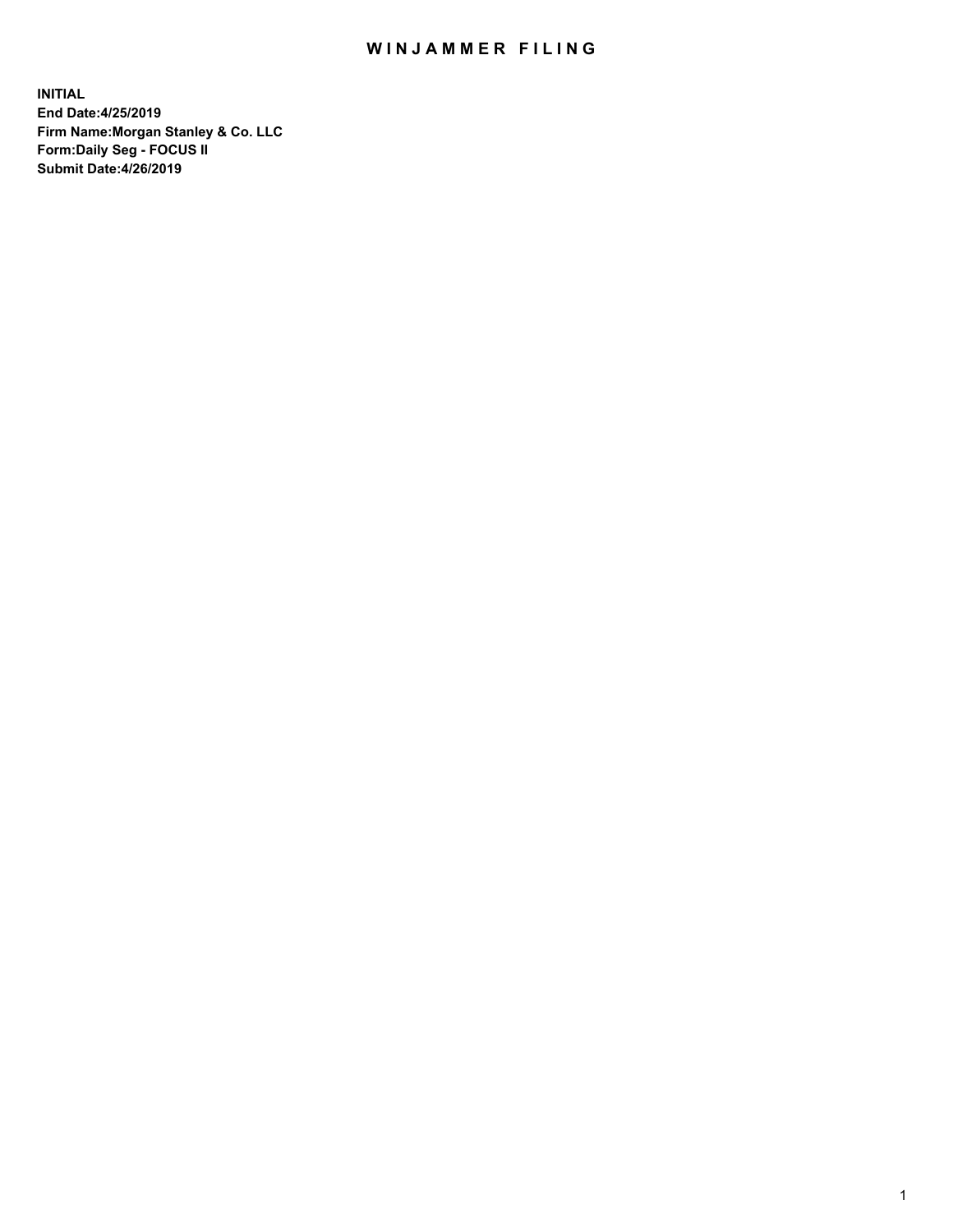**INITIAL End Date:4/25/2019 Firm Name:Morgan Stanley & Co. LLC Form:Daily Seg - FOCUS II Submit Date:4/26/2019 Daily Segregation - Cover Page**

| Name of Company                                                                   | Morgan Stanley & Co. LLC     |
|-----------------------------------------------------------------------------------|------------------------------|
| <b>Contact Name</b>                                                               | <b>Ikram Shah</b>            |
| <b>Contact Phone Number</b>                                                       | 212-276-0963                 |
| <b>Contact Email Address</b>                                                      | Ikram.shah@morganstanley.com |
| FCM's Customer Segregated Funds Residual Interest Target (choose one):            |                              |
| a. Minimum dollar amount: ; or                                                    | 235,000,000                  |
| b. Minimum percentage of customer segregated funds required:% ; or                | <u>0</u>                     |
| c. Dollar amount range between: and; or                                           | <u>0 0</u>                   |
| d. Percentage range of customer segregated funds required between: % and %.       | 00                           |
| FCM's Customer Secured Amount Funds Residual Interest Target (choose one):        |                              |
| a. Minimum dollar amount: ; or                                                    | 140,000,000                  |
| b. Minimum percentage of customer secured funds required:%; or                    | <u>0</u>                     |
| c. Dollar amount range between: and; or                                           | 0 <sub>0</sub>               |
| d. Percentage range of customer secured funds required between:% and%.            | 0 <sub>0</sub>               |
| FCM's Cleared Swaps Customer Collateral Residual Interest Target (choose one):    |                              |
| a. Minimum dollar amount: ; or                                                    | 92,000,000                   |
| b. Minimum percentage of cleared swaps customer collateral required:% ; or        | <u>0</u>                     |
| c. Dollar amount range between: and; or                                           | 0 Q                          |
| d. Percentage range of cleared swaps customer collateral required between:% and%. | 00                           |

Attach supporting documents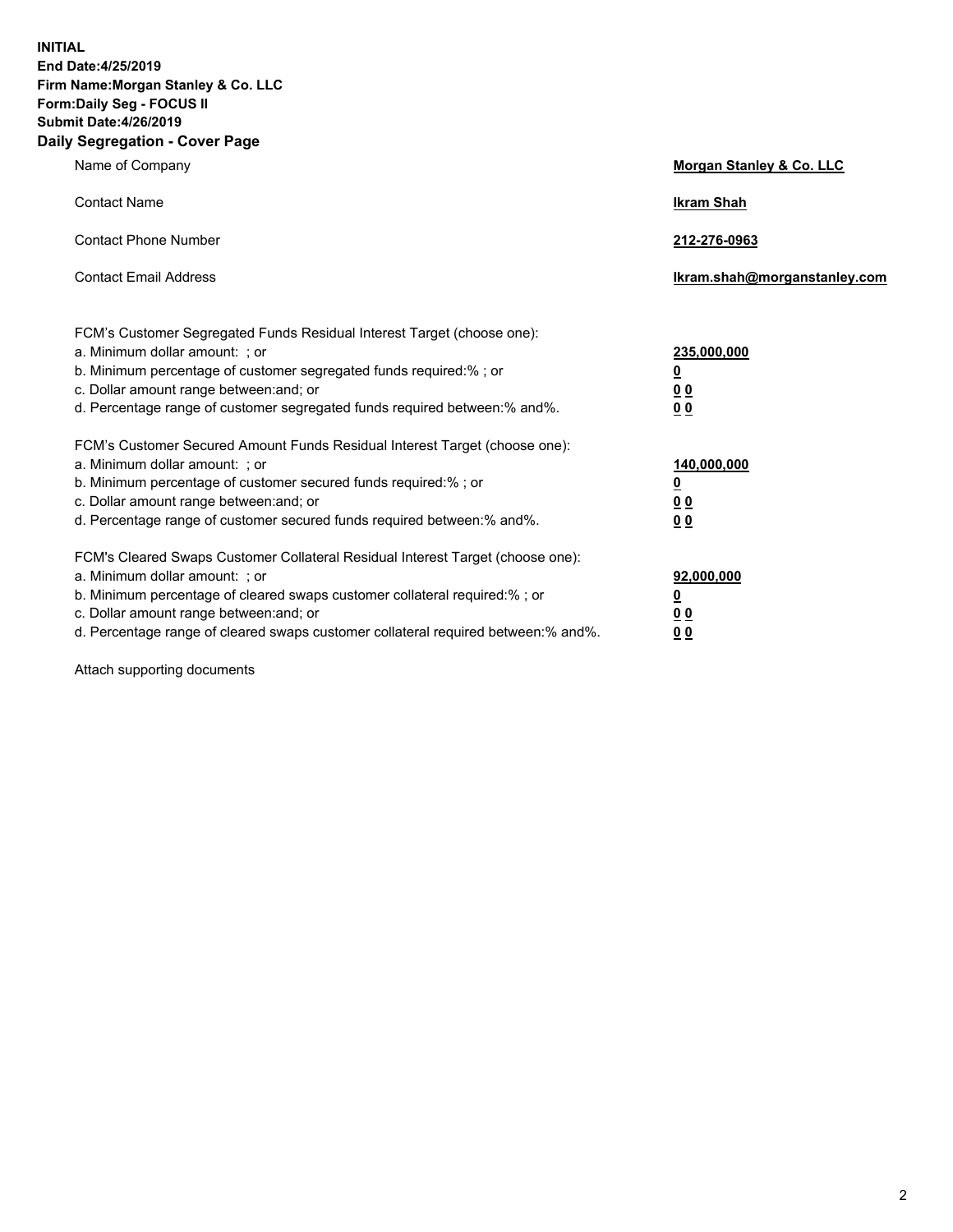## **INITIAL End Date:4/25/2019 Firm Name:Morgan Stanley & Co. LLC Form:Daily Seg - FOCUS II Submit Date:4/26/2019 Daily Segregation - Secured Amounts** Foreign Futures and Foreign Options Secured Amounts Amount required to be set aside pursuant to law, rule or regulation of a foreign government or a rule of a self-regulatory organization authorized thereunder **0** [7305] 1. Net ledger balance - Foreign Futures and Foreign Option Trading - All Customers A. Cash **2,688,197,436** [7315] B. Securities (at market) **2,098,204,400** [7317] 2. Net unrealized profit (loss) in open futures contracts traded on a foreign board of trade **456,941,104** [7325] 3. Exchange traded options a. Market value of open option contracts purchased on a foreign board of trade **15,386,798** [7335] b. Market value of open contracts granted (sold) on a foreign board of trade **-9,610,336** [7337] 4. Net equity (deficit) (add lines 1. 2. and 3.) **5,249,119,402** [7345] 5. Account liquidating to a deficit and account with a debit balances - gross amount **47,518,979** [7351] Less: amount offset by customer owned securities **-45,198,499** [7352] **2,320,480** [7354] 6. Amount required to be set aside as the secured amount - Net Liquidating Equity Method (add lines 4 and 5) **5,251,439,882** [7355] 7. Greater of amount required to be set aside pursuant to foreign jurisdiction (above) or line 6. **5,251,439,882** [7360] FUNDS DEPOSITED IN SEPARATE REGULATION 30.7 ACCOUNTS 1. Cash in banks A. Banks located in the United States **317,620,111** [7500] B. Other banks qualified under Regulation 30.7 **651,971,985** [7520] **969,592,096** [7530] 2. Securities A. In safekeeping with banks located in the United States **216,674,683** [7540] B. In safekeeping with other banks qualified under Regulation 30.7 **0** [7560] **216,674,683** [7570] 3. Equities with registered futures commission merchants A. Cash **7,191,864** [7580] B. Securities **0** [7590] C. Unrealized gain (loss) on open futures contracts **-37,018** [7600] D. Value of long option contracts **0** [7610] E. Value of short option contracts **0** [7615] **7,154,846** [7620] 4. Amounts held by clearing organizations of foreign boards of trade A. Cash **0** [7640] B. Securities **0** [7650] C. Amount due to (from) clearing organization - daily variation **0** [7660] D. Value of long option contracts **0** [7670] E. Value of short option contracts **0** [7675] **0** [7680] 5. Amounts held by members of foreign boards of trade A. Cash **1,904,578,311** [7700] B. Securities **1,881,529,717** [7710] C. Unrealized gain (loss) on open futures contracts **456,978,122** [7720] D. Value of long option contracts **15,386,798** [7730] E. Value of short option contracts **-9,610,336** [7735] **4,248,862,612** [7740] 6. Amounts with other depositories designated by a foreign board of trade **0** [7760] 7. Segregated funds on hand **0** [7765]

- 8. Total funds in separate section 30.7 accounts **5,442,284,237** [7770]
- 9. Excess (deficiency) Set Aside for Secured Amount (subtract line 7 Secured Statement Page 1 from Line 8)
- 10. Management Target Amount for Excess funds in separate section 30.7 accounts **140,000,000** [7780]
- 11. Excess (deficiency) funds in separate 30.7 accounts over (under) Management Target **50,844,355** [7785]

3

**190,844,355** [7380]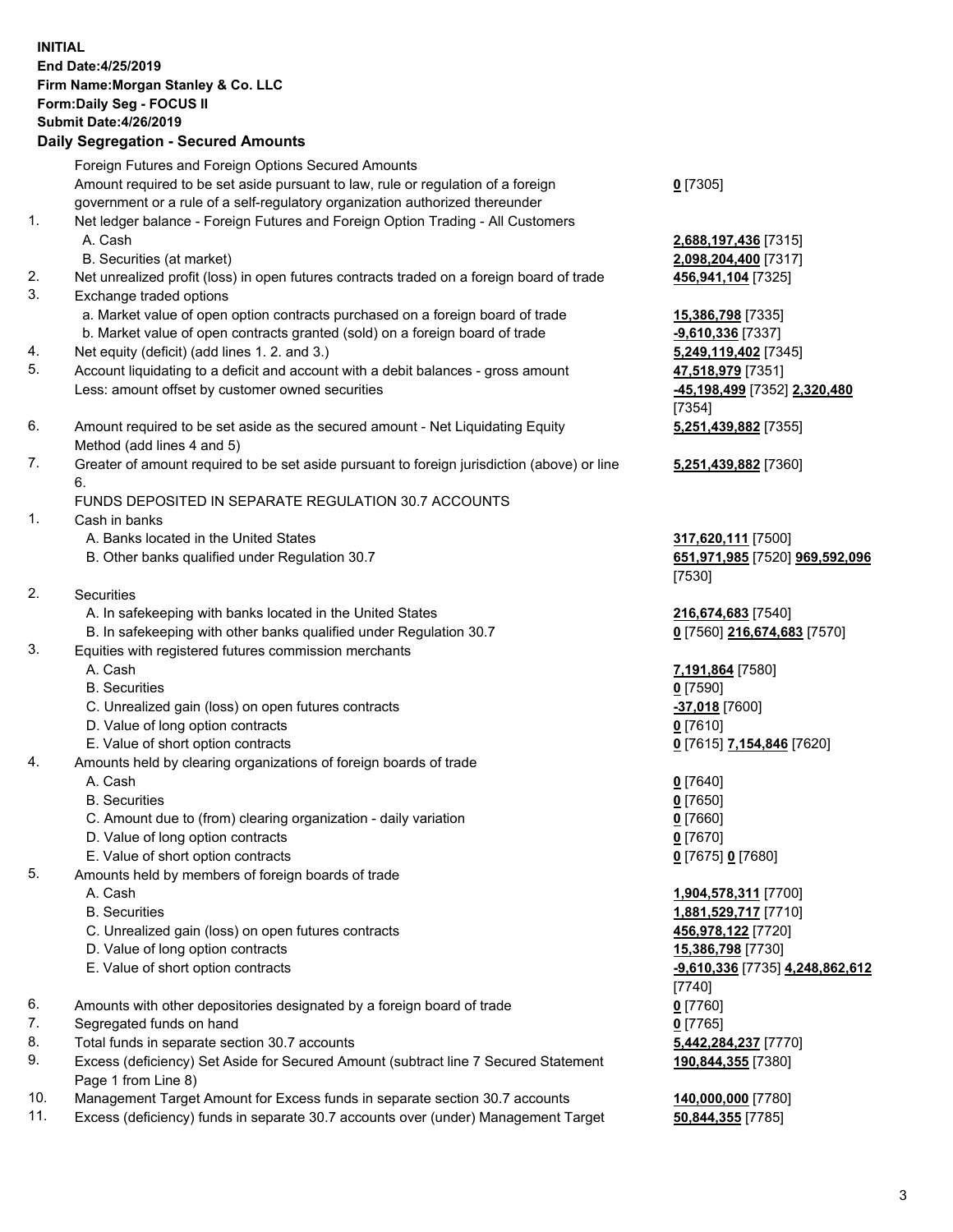|     | <b>INITIAL</b><br>End Date: 4/25/2019<br>Firm Name: Morgan Stanley & Co. LLC<br>Form: Daily Seg - FOCUS II<br><b>Submit Date:4/26/2019</b><br>Daily Segregation - Segregation Statement |                                    |
|-----|-----------------------------------------------------------------------------------------------------------------------------------------------------------------------------------------|------------------------------------|
|     | SEGREGATION REQUIREMENTS (Section 4d(2) of the CEAct)                                                                                                                                   |                                    |
| 1.  | Net ledger balance                                                                                                                                                                      |                                    |
|     | A. Cash                                                                                                                                                                                 | 8,032,828,344 [7010]               |
|     | B. Securities (at market)                                                                                                                                                               | 6,413,229,629 [7020]               |
| 2.  | Net unrealized profit (loss) in open futures contracts traded on a contract market                                                                                                      | 2,259,091,749 [7030]               |
| 3.  | Exchange traded options                                                                                                                                                                 |                                    |
|     | A. Add market value of open option contracts purchased on a contract market                                                                                                             | 279,003,222 [7032]                 |
|     | B. Deduct market value of open option contracts granted (sold) on a contract market                                                                                                     | <u>-249,134,776</u> [7033]         |
| 4.  | Net equity (deficit) (add lines 1, 2 and 3)                                                                                                                                             | 16,735,018,168 [7040]              |
| 5.  | Accounts liquidating to a deficit and accounts with                                                                                                                                     |                                    |
|     | debit balances - gross amount                                                                                                                                                           | <u>283,919,483</u> [7045]          |
|     | Less: amount offset by customer securities                                                                                                                                              | -283,076,889 [7047] 842,594 [7050] |
| 6.  | Amount required to be segregated (add lines 4 and 5)                                                                                                                                    | 16,735,860,762 [7060]              |
|     | <b>FUNDS IN SEGREGATED ACCOUNTS</b>                                                                                                                                                     |                                    |
| 7.  | Deposited in segregated funds bank accounts                                                                                                                                             |                                    |
|     | A. Cash                                                                                                                                                                                 | <u>4,220,565,253</u> [7070]        |
|     | B. Securities representing investments of customers' funds (at market)                                                                                                                  | <u>0</u> [7080]                    |
|     | C. Securities held for particular customers or option customers in lieu of cash (at<br>market)                                                                                          | 586,746,290 [7090]                 |
| 8.  | Margins on deposit with derivatives clearing organizations of contract markets                                                                                                          |                                    |
|     | A. Cash                                                                                                                                                                                 | 6,532,061,621 [7100]               |
|     | B. Securities representing investments of customers' funds (at market)                                                                                                                  | $0$ [7110]                         |
|     | C. Securities held for particular customers or option customers in lieu of cash (at<br>market)                                                                                          | 5,826,483,339 [7120]               |
| 9.  | Net settlement from (to) derivatives clearing organizations of contract markets                                                                                                         | <u>-182,085,184</u> [7130]         |
| 10. | Exchange traded options                                                                                                                                                                 |                                    |
|     | A. Value of open long option contracts                                                                                                                                                  | 279,003,222 [7132]                 |
|     | B. Value of open short option contracts                                                                                                                                                 | -249,134,776 [7133]                |
| 11. | Net equities with other FCMs                                                                                                                                                            |                                    |
|     | A. Net liquidating equity                                                                                                                                                               | 8,637,920 [7140]                   |
|     | B. Securities representing investments of customers' funds (at market)                                                                                                                  | $0$ [7160]                         |
|     | C. Securities held for particular customers or option customers in lieu of cash (at                                                                                                     | 0 <sup>[7170]</sup>                |
|     | market)                                                                                                                                                                                 |                                    |
| 12. | Segregated funds on hand                                                                                                                                                                | 3 [7150]                           |
| 13. | Total amount in segregation (add lines 7 through 12)                                                                                                                                    | 17,022,277,688 [7180]              |
| 14. | Excess (deficiency) funds in segregation (subtract line 6 from line 13)                                                                                                                 | 286,416,926 [7190]                 |
| 15. | Management Target Amount for Excess funds in segregation                                                                                                                                | 235,000,000 [7194]                 |

16. Excess (deficiency) funds in segregation over (under) Management Target Amount Excess

**51,416,926** [7198]